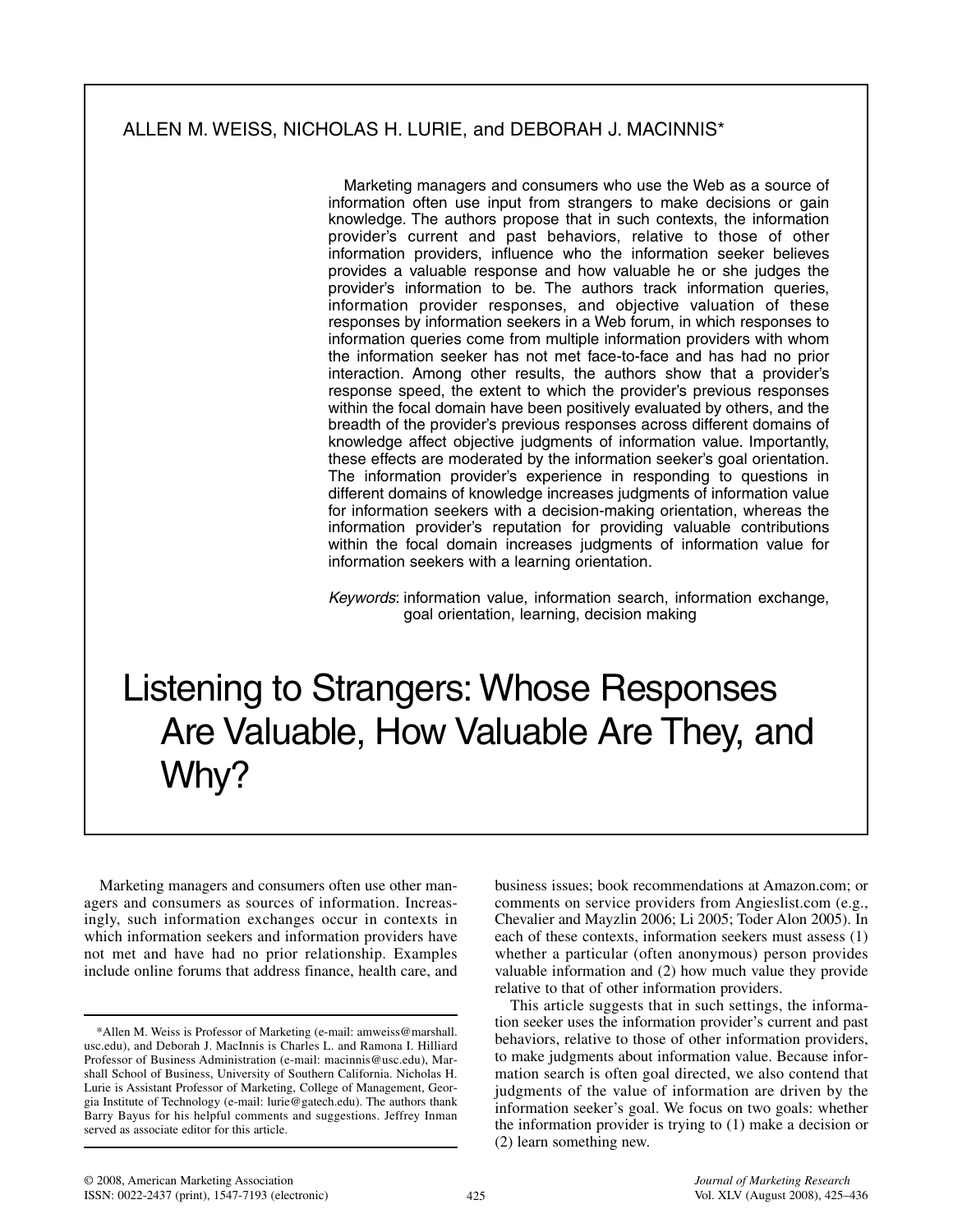We test our hypotheses in a Web forum for marketing professionals, examining how relative information provider behavior affects the perceived value of responses to information requests. Our data provide unique insights by including novel, behavioral antecedents to judgments of information value, including the provider's response speed, length of response, the extent of back-and-forth dialogue with the seeker, and how valuable the provider's previous responses (behaviors) to other seekers have been judged to be.

Using an objective (versus a subjective or an inferred) measure of information value, we find (among other things) that responses from providers who respond more quickly than other providers to the seeker's query are judged to have greater value. We also find that judgments of information value depend on the information seeker's goal and the information provider's past behavior. Specifically, information seekers whose goal is to make a decision find greater value from providers who have greater breadth of experience responding to queries in multiple domains outside the focal domain. In contrast, those whose goal is to learn something new find greater value from providers who have demonstrated a strong reputation for providing useful information within the focal domain. By focusing on objective measures of information value and by identifying novel behaviors associated with the information provider that affect seekers' judgments of the provider's value, we add to the literature on information seeking, judgments of information value, and goal orientation in information search. Our results also offer pragmatic guidelines for marketing professionals who must respond to customers' informationseeking requests in a way that customers find valuable.

## *VALUING INFORMATION: MODEL AND HYPOTHESES*

Prior research on information search has helped us understand when, whether, where, and from whom seekers get information, as well as how much information they get (e.g., Brucks 1985; Jaillet 2003; Klein and Ford 2003; Moorthy, Ratchford, and Talukdar 1997). However, our understanding of factors that affect people's judgments of the relative value of the information they receive is limited. This is unfortunate because those whose information is judged to be valuable are likely to have greater influence on behavior. Judgments of the value of information also affect the perceived costs and benefits of an information source and, thus, the likelihood that an information source will be used. Because marketers are themselves information providers, understanding what affects these issues is important.

Research is beginning to explore factors that affect judgments of information value (e.g., Moe and Fader 2004; Ratchford and Srinivasan 1993). One way to examine judgments of information value is to use surveys to ask consumers which sources they found to be most valuable. However, as Ratchford, Lee, and Talukdar (2006) note, such data suffer from problems of retrospective recall. An alternative method is to use behavioral data to infer information value. For example, the value of information can be inferred from the relative benefits of engaging in information search and using different information sources (Dellarocas, Zhang, and Awad 2007; Ratchford 1982; Ratchford, Lee, and Talukdar 2006; Ratchford and Srinivasan 1993; Srinivasan and Ratchford 1991; Zettelmeyer, Morton, and Silva-Risso 2006) and the amount of search people undertake (Johnson et al. 2004; Steckel et al. 2005), how buyers accumulate sufficient information to make a purchase (Moe and Fader 2004), how word of mouth affects ratings and sales (Chevalier and Mayzlin 2006; Godes and Mayzlin 2004), and the relative page rank of contributions to online communities (Dwyer 2007). Although each of these approaches is valid, a more objective assessment of the value of information from the perspective of the information seeker would add to the literature by providing an alternative operationalization of the value construct. Furthermore, prior research does not examine a central question we study here: Regardless of how much people search, how do they judge which source provides the greatest value?

Research on the diagnosticity of information on consumers' product judgments also provides some insight into factors that affect information value. For example, negative information tends to be weighted more heavily than positive information in consumers' product evaluations (Mizerski 1982; Skowronski and Carlston 1989), and information received through word of mouth has a greater impact on product judgments than printed information (Herr, Kardes, and Kim 1991). In addition, impression-inconsistent information tends to be weighted less heavily than consistent information (Hoch and Deighton 1989). Notably, though, this literature examines characteristics of information that create value instead of behaviors of information providers that generate value.

The judge–adviser and persuasion literature streams have studied how characteristics of the information provider affect judgments that may be related to information value (e.g., persuasion, use of advice and information diagnosticity). For example, research has examined factors such as the provider's similarity to the information seeker (Haas 1981; Simons, Berkowitz, and Moyer 1970; Woodside and Davenport 1974), the provider's professional status (Gershoff, Broniarczyk, and West 2001; West and Broniarczyk 1998), the provider's organizational affiliation (e.g., *Consumer Reports*), the provider's incentives (Sniezek, Schrah, and Dalal 2004), and the social setting (Wood 2000). Notably, this research does not examine judgments of value directly and does not consider contexts in which the information provider and seeker are strangers and, thus, contexts in which these variables might be difficult to assess.

More directly relevant to our research is a body of research that examines what affects consumers' choices of different information sources, the amount of time they spend on different sources, and how helpful they find these sources to be (at a given point in time or over time; Hauser, Urban, and Weinberg 1993; Ratchford, Lee, and Talukdar 2003, 2006). Although these studies are related to the topic of the value various information sources can provide, their goal is not to examine how people assess which sources create the most value.

Our research contributes to this body of knowledge in three ways: (1) We use an objective measure of the value of information, (2) we focus on novel aspects of the information provider's behavior as factors that drive the seekers' judgments of information value, and (3) we focus on the value people derive from one information provider versus another. We focus on relative assessments because our interests lie in contexts in which receivers get information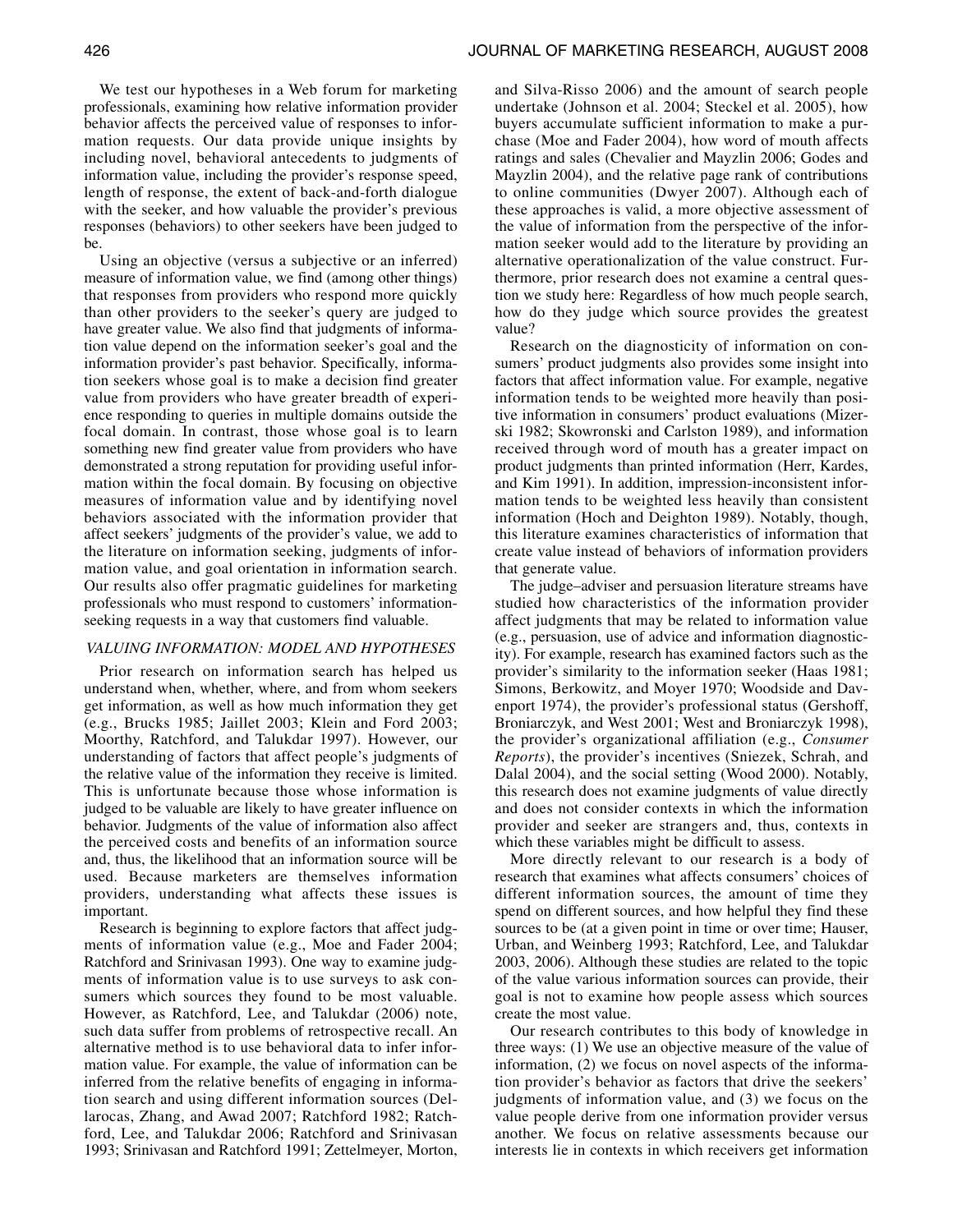from multiple information providers. In these contexts, social comparison judgments are likely to occur, making relative assessments appropriate. Furthermore, substantial research suggests that most judgments involve a comparative process in which advice is judged relative to other available information (e.g., Adaval and Monroe 2002; Kirmani and Baumgartner 2000).

# *Information Providers' Current Behaviors and Judgments of Information Value*

Research on interpersonal communications (e.g., Carlson and Zmud 1999; Daft and Lengel 1984, 1986) suggests that communication has two objectives: (1) uncertainty reduction and (2) equivocality reduction. Uncertainty reduction involves rectifying a lack of information, whereas equivocality reduction involves removing ambiguity about what questions to ask and how to structure problems (Daft and Lengel 1984, 1986). Uncertainty can be reduced through greater information, whereas equivocality can be reduced through communication mechanisms that allow rapid backand-forth exchanges that foster consensus.

Although media richness theory (Daft and Lengel 1984, 1986) typically compares different types of media, it is possible to examine richness within the same medium. For example, the length and emotional content of communications are different for male and female e-mail users (Boneva, Kraut, and Frohlich 2001). Similarly, there may be important variations in the richness of communication by different users of the same medium. In addition, although Daft and Lengel (1984, 1986) conceptualize media richness as an overall measure, insights may be gained by examining particular behavioral elements that affect richness, particularly those that are under the control of information providers. These include (1) the speed with which users respond to queries, (2) the frequency of contact between the provider and the seeker, and (3) the amount of information the provider gives.

Speed and frequency are related to Daft and Lengel's (1984, 1986) idea of feedback and are elements designed to reduce ambiguity (equivocality). Speed refers to how quickly the information provider responds to the seeker's query compared with other providers who responded to the same query. Frequency refers to the number of contacts between the information seeker and the information provider compared with other providers who responded to the same query. The amount of information the provider gives is related to Daft and Lengel's idea of uncertainty reduction. The amount of information refers to the total quantity of information the information provider gives the seeker's query compared with other information providers. Subsequently, we articulate whether and when these three dimensions are likely to affect the information seeker's judgments of how much value the information provider gives.

*Speed of response*. It might be argued that slower responses should be judged to be more valuable because they reduce uncertainty. That is, by responding later, information providers can build on prior information, identify the true sense of the information query, and differentiate their response more clearly. However, we argue that in goal-directed contexts, rapid responses are judged to offer greater value because they reduce ambiguity (Daft and Lengel 1984). In particular, rapid responses allow the infor-

mation provider to help the information seeker quickly structure the particular problem he or she faces and clarify goals. The same response delivered by a second information provider would not add value because ambiguity reduction has already occurred from the first provider's responses.

*Frequency*. The notion that relative speed of response should increase information value might lead to the conclusion that information developed through back-and-forth dialogue with the information provider will be perceived as less valuable. However, back-and-forth dialogue is also likely to make the information seeker believe that he or she has been given the opportunity to clarify questions and responses. Frequent responses allow the information seeker to dig deeper into the problem at hand by asking follow-up questions, thus reducing information ambiguity (equivocality; Daft and Lengel 1984, 1986). The greater an information provider's relative ability to reduce ambiguity, the more valuable the information should be judged to be.

*Amount of information*. Consistent with Daft and Lengle's (1984, 1986) notion of uncertainty reduction, we also anticipate that information seekers will judge responses as more valuable when the provider gives relatively more information than other providers who respond to their query. In particular, information seekers may believe that larger amounts of information remove more uncertainty. These beliefs should enhance judgments of information value.

 $H<sub>1</sub>$ : The more the information provider (a) responds to the information seeker's query quickly, (b) engages the seeker in frequent dialogue, and (c) offers a greater amount of information than other information providers, the more valuable seekers judge the information to be.

### *Impact of Information Providers' Past Behavior*

Research on reputation (e.g., Axelrod 1984; Melnik and Alm 2005; Raub and Weesie 1990; Weiss, Anderson, and MacInnis 1999; Wilson 1985) and source effects (e.g., Petty, Cacioppo, and Goldman 1981) in persuasion suggests that in addition to using current information provider behavior to guide judgments of information value, information seekers may use demonstrated past behavior to guide judgments of information value. We examine two dimensions of the information provider's past behavior. The first is the extent to which others have positively evaluated an information provider's past behavior in the focal domain; the second is the extent to which the information provider has previously participated in information exchange in multiple domains. For ease of exposition, we call the former "domain depth" and the latter "domain breadth."

*Past effectiveness within the focal domain (domain depth)*. The information provider's past effectiveness in giving valuable information to other information seekers within the focal domain (depth) may be communicated informally through word of mouth or, as in the context studied here, through public postings. In the Web forum we study, an information provider is recognized for his or her domain depth by being awarded points based on responses to queries by other information seekers. In much the same way that the persuasion literature has shown that source expertise is used as a heuristic cue to affect persuasion (Petty, Cacioppo, and Goldman 1981), the information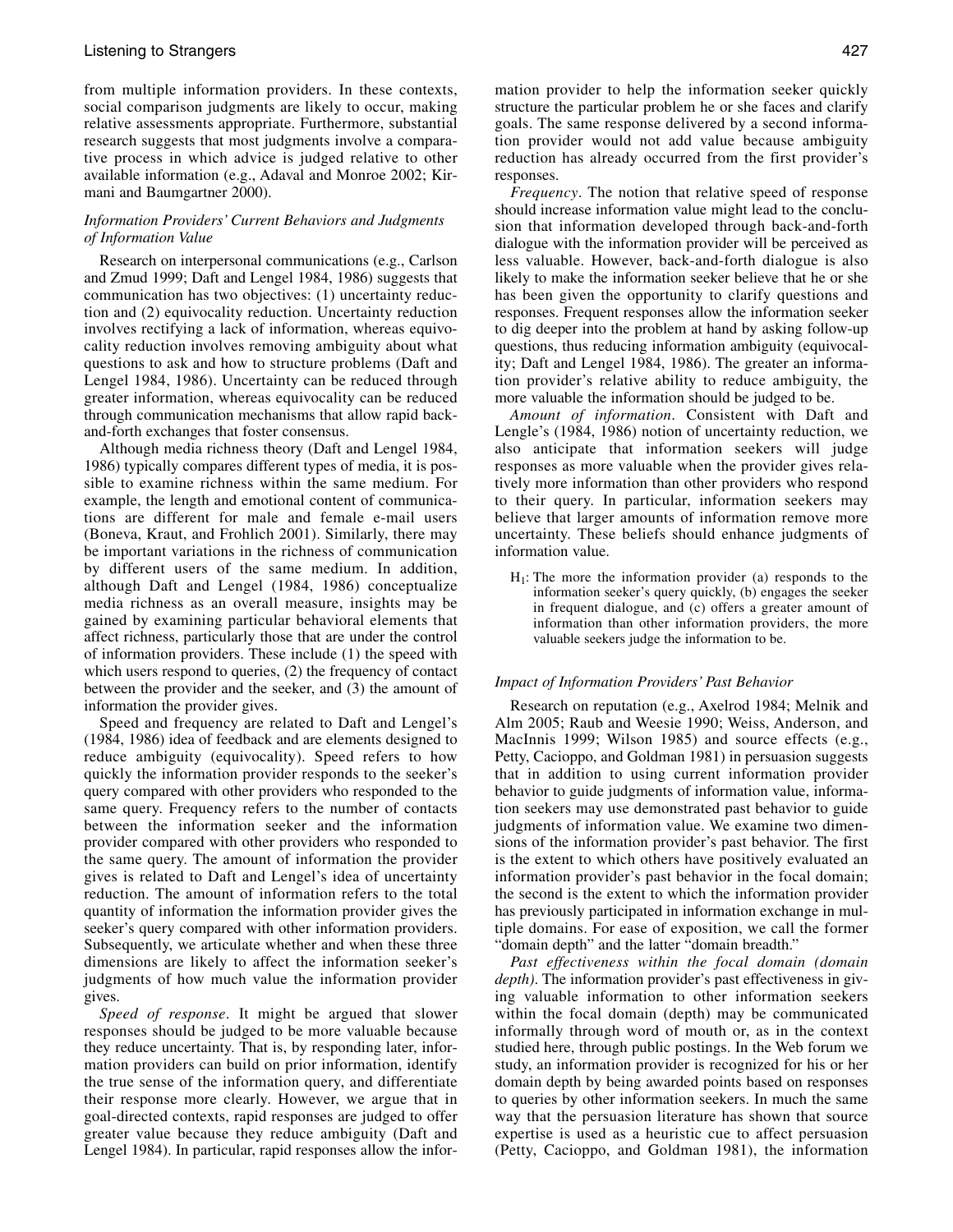provider's demonstrated effectiveness within the focal domain may affect the perceived value of his or her current contributions. Specifically, information seekers may infer that the more effective the information provider has been in answering others' information requests within the domain, the better able he or she is to (1) categorize the question, (2) determine what the information seeker really needs to know, and (3) provide a response that maps well onto the seeker's specific question. In addition, the information seeker may believe that the more the information provider has previously demonstrated effectiveness in addressing questions within the focal domain, the more he or she is likely to provide information that is (4) clearer, (5) less confusing, (6) more credible, and (7) more valuable.

 $H_{2a}$ : The greater an information provider's domain depth (relative to that of providers who respond to the same query), the more valuable seekers judge the information to be.

*Tendency to respond across multiple domains (domain breadth)*. We define domain breadth as the extent to which an information provider has given information in multiple domains beyond the focal domain. The more domains in which the information provider has given responses, the greater is his or her domain breadth. In other words, those who have answered questions in only a single domain have the lowest breadth, whereas those who have answered questions in all domains have the largest domain breadth.

Theoretically, an information provider can be effective not only in the focal domain but in other domains as well. Thus, domain depth and domain breadth are conceptually independent. However, we hypothesize that seekers may perceive domain depth and domain breadth as inversely related. In other words, they may perceive that an information provider who has a tendency to give responses in multiple domains is not as knowledgeable about the focal domain (Hirschfeld and Gelman 1994; Mitchell and Dacin 1996). In particular, because the information provider has responded in multiple domains, the seeker may infer that he or she knows less about a specific domain. This may be true even if the provider has a history of communicating valuable information in the domain in question. In essence, someone who has a history of providing information in multiple domains may be perceived as a dilettante whose knowledge is sufficiently diffuse so as to make the information provided less credible. Thus, the more domains in which the information provider has responded to information queries (the greater the domain breadth), the less valuable seekers may judge the information to be.

Other research is consistent with this idea. Lewis and colleagues (2000) find that generalists are less well respected than specialists (see also Gregorian 2004). Some research finds that being a generalist is negatively related to success in academics and the likelihood of making meaningful contributions to a field (Jervis 2002). In light of the foregoing discussion, we posit the following:

 $H_{2b}$ : When we control for an information provider's domain depth, the more domain breadth the information provider shows (relative to providers who respond to the same query), the less valuable seekers judge the information to be.

In addition to its direct and negative effect on judgments of information value  $(H_{2b})$ , domain breadth may moderate the impact of domain depth on judgments of information value. That is, perceptions of the information provider as a dilettante may cause the seeker to cast doubt on the veridicality of the provider's knowledge in the focal domain. Therefore, greater breadth may attenuate the effects of past domain depth on judgments of information value.

 $H_3$ : The relationship between the information provider's domain depth and the judged value of his or her current information  $(H_{2a})$  is weakened by the information provider's demonstrated domain breadth.

### *Information Seeker Goal Orientation*

Importantly, the impact of information providers' current and past behaviors on judgments of information value may depend on whether the information seeker has a learning or decision-making orientation (DeShon and Gillespie 2005; Elliot and Church 1997; Sujan, Weitz, and Kumar 1994). A learning orientation involves the goal of personal growth and task mastery (DeShon and Gillespie 2005; Sujan, Weitz, and Kumar 1994). It motivates a search for information so as to improve and develop capabilities (Elliot and Church 1997; Kohli, Shervani, and Challagalla 1998). A decision-making orientation involves the goal of making optimal decisions. Similar to a performance orientation (DeShon and Gillespie 2005; Kohli, Shervani, and Challagalla 1998; Sujan, Weitz, and Kumar 1994), it motivates a search for advice that helps a person narrow, support, and justify a specific course of action.

*Information providers' current behavior*. Because their goal orientation is one of action, we anticipate that information seekers with a decision-making orientation will place more weight on a provider's relative speed of response and assign less value to the relative amount of information he or she shares than seekers with a learning orientation. Information seekers with a decision-making orientation are more interested in formulating a decision. Rapid responses are consistent with this action-oriented objective. However, seekers with a learning orientation may place greater value on the relative frequency and amount of information the provider gives because they may believe that relatively more information and back-and-forth dialogue help them resolve knowledge gaps. Thus, the effects of the information provider's current response behavior on judgments of information value are moderated by the seeker's goal orientation.

H4: (a) Information seekers with a decision-making orientation find more value in information that is delivered relatively quickly, whereas those with a learning orientation place a higher value on (b) the relative amount of information provided and (c) the relative frequency of dialogue between the information seeker and the information provider.

*Information providers' past behavior*. We also hypothesize that goal orientation moderates the effects of  $H_{2a}$ . Specifically, we anticipate that demonstrated depth in the focal domain is more important for information seekers with a learning orientation than for those with a decisionmaking orientation. Seekers with a learning orientation may infer that an information provider's past effectiveness in providing useful information in the focal domain demonstrates his or her understanding of that domain (Alba and Hutchinson 1987; Loken and Ward 1990; Rosch et al. 1976). Information seekers with a decision-making orientation may believe that depth in the focal domain is less criti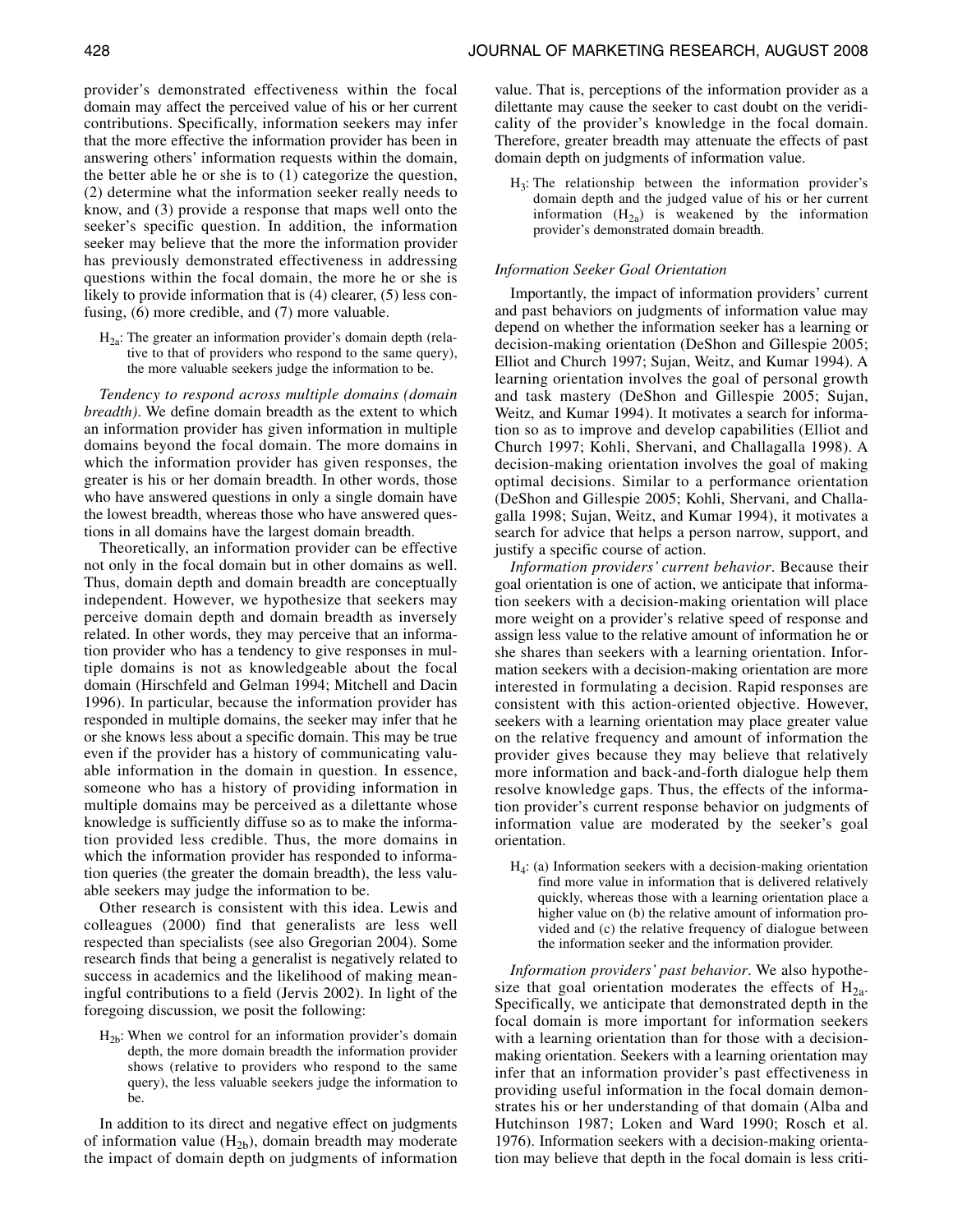cal because their goals do not dictate learning about the issue at hand but rather obtaining input on factors to consider when making a decision. Such information may not be domain specific (Reuber 1997). Therefore, we expect the following:

 $H_{5a}$ : The relationship between an information provider's relative past effectiveness in providing valuable information in the focal domain and judgments of information value is stronger for information seekers with a learning orientation than for those with a decision-making orientation.

Finally, we anticipate that goal orientation moderates the relationship between domain breadth and perceived information value  $(H_{2b})$ . Although domain breadth may hurt value judgments for people with a learning orientation, it may have the reverse effect on those with a decisionmaking orientation. Prior research has shown that experience in a diverse set versus a single context helps people think about how to structure problems, think creatively, and handle new situations (Perkins and Rao 1990; Reuber 1997; Simon 1960). If people with a decision-making orientation share this view, they may infer that an information provider with greater domain breadth is better equipped to advise and provide them with creative solutions. They may also believe that the greater the provider's domain breadth, the more he or she can anticipate potential contexts that might be relevant to a decision, identify critical attributes for the decision at hand, and foresee outcomes that might be associated with the decision (Alba and Hutchinson 1987; Ratneshwar, Pechmann, and Shocker 1996). Thus:

H5b: The relationship between the provider's relative domain breadth and judgments of information value is more positive for information seekers with a decision-making orientation than for those with a learning orientation.

# *METHOD*

# *Empirical Context*

The data used to test the hypotheses come from an online discussion forum for marketing professionals who use the forum to (1) learn about some aspect of marketing or (2) make a marketing decision. (The Appendix illustrates these question [goal] types.) Each new forum member is awarded an initial set of 250 points, all or a subset of which can be used to make one or more information requests. When an information query is posted, any number of information providers may respond. When the information seeker

believes that the question has been addressed, he or she "closes" the question by distributing the allocated points to the question among those who provide the best (e.g., the most valuable) information. Thus, point allocations indicate judgments of information value. Information seekers can give all the points to a single information provider or distribute them among a subset or the entire set of information providers. For example, although five people may respond to a request for information, only two may be perceived as providing valuable information, and the information seeker will distribute points only to those two (rather than all five) providers.

Every member has a profile that is easily accessed from any query or response posted on the forum. The profile contains information about the member, including the total number of points he or she has been awarded in the focal domain in the past. In this way, information seekers can learn about a given information provider's past effectiveness at responding to questions within the focal domain (domain depth). The profile also lists all queries to which the provider has given a response. Clicking on a query reveals the query category and the member's response. In this way, information seekers can learn about the number of different domains in which the provider has previously responded (domain breadth).

Data for this study include a random sample of closed queries and associated responses from information providers made in the forum over an 18-month period. We eliminated queries that were answered by only one information provider because this provider would receive 100% of the available points regardless of the value of his or her response, as well as queries that were closed by the forum's moderator (rather than the information seeker). The resultant data set includes 776 requests for information (from 668 different information seekers) and 17,628 responses. Each request and associated responses includes the time and date of each post and response (from which we calculate relative speed of response), the length of the response (from which we calculate the relative amount of information provided), the relative number of times the seeker and provider engaged in a response, and the number of points the information seeker awarded to each information provider (our indicator of the value of information). Table 1 shows the question categories, the number of questions in each category, the number of responses, and the average number of responses to which points were allocated for questions in the various categories.

| Table 1                         |  |
|---------------------------------|--|
| RESPONDENT WEB QUERY CATEGORIES |  |

| Category                     | Number of Questions Asked | Average Number of Responses<br>to Each Question | Average Number of Responses for<br>Which Points Were Awarded |
|------------------------------|---------------------------|-------------------------------------------------|--------------------------------------------------------------|
| Advertising/public relations | 170                       | 7.4                                             | 3.7                                                          |
| <b>Branding</b>              | 96                        | 7.3                                             | 3.5                                                          |
| Career/training              | 63                        | 6.7                                             | 3.5                                                          |
| Copywriting                  | 21                        | 9.0                                             | 3.9                                                          |
| Customer behavior            | 56                        | 8.1                                             | 4.0                                                          |
| E-marketing                  | 66                        | 6.4                                             | 3.3                                                          |
| Research/metrics             | 57                        | 6.3                                             | 2.8                                                          |
| Strategy                     | 193                       | 7.8                                             | 3.5                                                          |
| Taglines/names               | 39                        | 13.1                                            | 3.2                                                          |
| Web site critique            | 15                        | 11.4                                            | 5.7                                                          |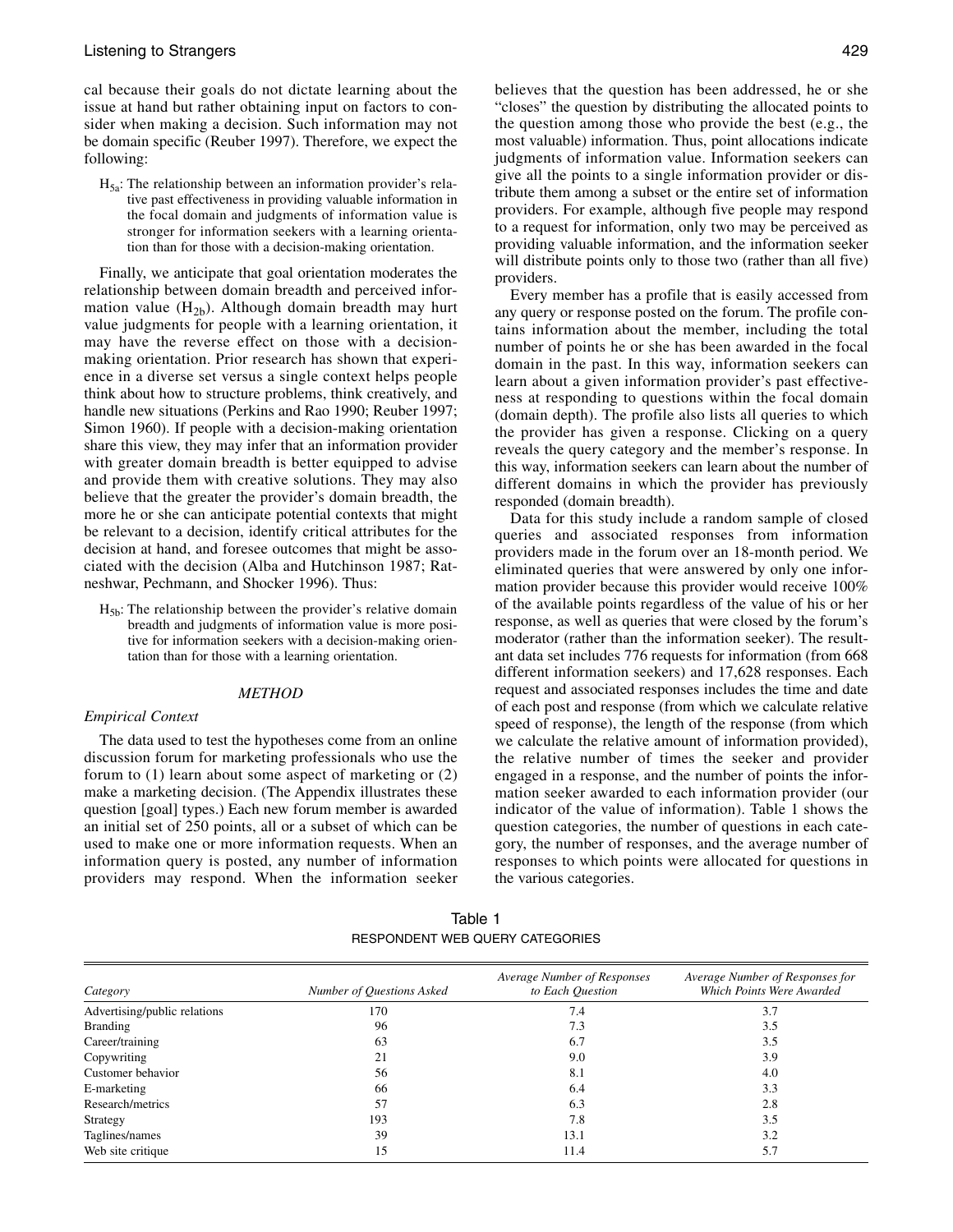# *Measures*

*Speed of response*. We calculated response speed as one less the difference (in minutes) between the time the seeker posted a request and the provider's response divided by the average response speed of all providers for that request. Higher numbers indicate faster speed.

*Frequency*. Response frequency is a tally of the number of times the information provider responded to the information seeker's request divided by the total frequency of responses from all information providers to that request.

*Amount of information*. We calculated amount of information as the total number of characters in all a provider's responses to the seeker divided by the total number of characters in all providers' responses to that query. Amount of information varies independently from frequency. For example, two providers might each provide 1000 characters of information, but one might do so in one response, and another might do so in five responses.

*Past effectiveness in providing information in the focal domain (domain depth)*. We calculated depth in the domain as the number of points the information provider previously accumulated within the focal domain (i.e., category) at the time the information seeker posted the information request (but before the seeker awarded points) divided by the total number of points that all providers who answered the question previously accumulated in the focal domain.

*Past tendency to respond in multiple domains (domain breadth)*. We measured domain breadth as the entropy of provider participation in the forum's various categories;1 more formally,

(1) 
$$
I(C) = -\sum_{i=1}^{m} p(c_i) \log_2 p(c_i),
$$

where  $c_i$  ( $c_1$ ,  $c_2$ , ...,  $c_m$ ) are the different categories (domains) of queries in the forum and  $p(c_i)$  is the proportion of queries previously answered in a category divided by the entropy of participation of all respondents to that query. This information-theoretic measure (Garner 1962; Shannon and Weaver 1949) is an appealing way to assess an information provider's domain breadth because it accounts for the number and proportion of categories in which the information provider responded. Unlike a count of the categories in which the information provider has participated, it distinguishes between information providers who, despite participating in multiple categories, provide information primarily in a single category and those who have been more uniform in providing information. This entropy measure has been used extensively in psychology and economics as a measure of information as perceived by human decision makers (for reviews, see Dawes 1970; Garner 1962). In marketing, it has been used to predict brand switching (Herniter 1973), estimate consideration sets (Gensch and Soofi 1995), and measure consumer variety seeking (Kahn 1995) and preferences (Glazer 1984). It has also been used to manipulate the informativeness of feedback (West 1996) and has proved to be a more valid predictor of information overload than simple counts of alternatives and attributes (Lurie 2004).

1Similar results were obtained using a simple count measure.

*Goal orientation*. Goal orientation was judged by two coders, who read each query and determined whether the information seeker's response was driven by a learning orientation or a decision-making orientation (see the Appendix). Intercoder agreement was 88%; one of the authors resolved disagreements. The final measure is a dummy variable (decision orientation), which is coded as 0 for learning and as 1 for decision making.

*Value of information*. We measured the dependent variable, judgments of the value of information, as the percentage of available points awarded to an information provider for his or her response to the seeker's query. Because each question can have different point values, we did not use an absolute measure; one provider might receive more points than another who answers a different question, not because the former provided a more valuable response but because the questions have different point values. Thus, the proportion measure controls for different question values. Note that not all information providers receive points; points are awarded only to providers who the seeker judges to have given valuable responses. Thus, the value of information is the relative worth of the information provider's response as judged by the information seeker.

It might be argued that points allocated to an information provider are based on reciprocity rather than value. To address this possibility, we asked a separate sample of 100 information seekers to complete a short online survey immediately after they allocated points to the information providers. We measured value by averaging information seekers' responses to two seven-point Likert scales  $(r =$ .96): "I allocated points to people who gave the most valuable responses," and "I allocated points to people who gave the most useful responses." We measured reciprocity by averaging two seven-point Likert-scaled items (r = .74): "I allocated points to people I felt I owed points to, even though their responses weren't that great," and "I allocated points to people I wanted to compensate even if their responses weren't that useful."

The mean response on the value items was  $5.61$  (1 = "strongly disagree," and  $7 =$  "strongly agree"), suggesting that the value of information is an important determinant of point allocations. The mean response to the reciprocity scale was 2.56 (1 = "strongly disagree," and  $7 =$  "strongly" agree"), suggesting that information seekers are not awarding points purely on the basis of reciprocity. The difference between the value (5.61) and the reciprocity (2.56) scales was significant ( $t = 17.9$ ,  $p < .01$ ). Thus, although reciprocity may play a small role in determining who is awarded points, points appear to be awarded mainly for information judged to be most valuable.

*Number of respondents*. The number of respondents may influence the nature of how points are allocated. Accordingly, we included the number of responses to an information request as a control variable in our statistical tests.

#### *RESULTS*

Table 2 presents summary statistics, and Table 3 presents a correlation matrix of the variables used to test the hypotheses. The analysis we describe here relies on standardized data.

We based our choice of statistical model to test our hypotheses on the following considerations: First, our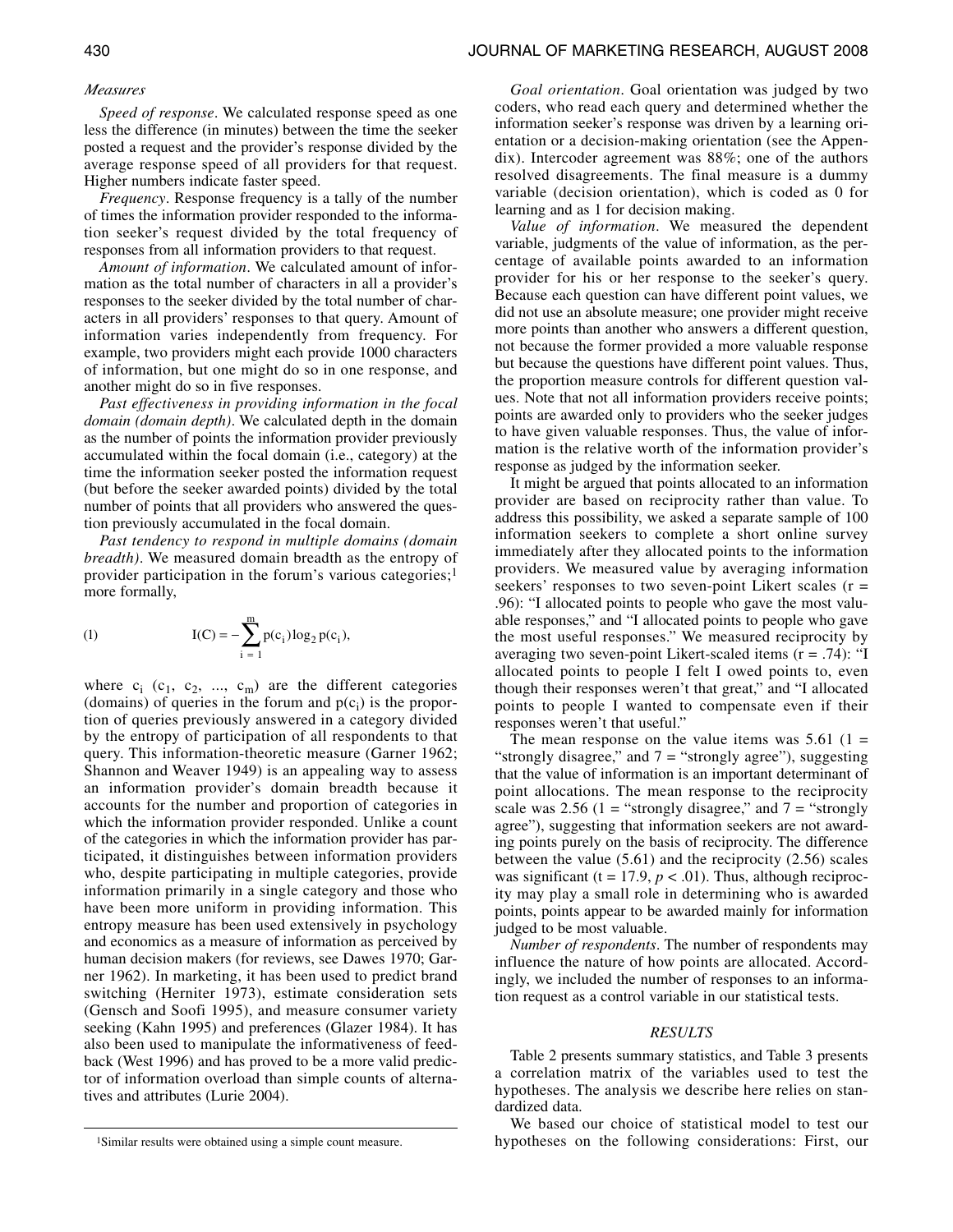dependent variable (value of information) is represented as the percentage of points allocated to each information provider and thus is a continuous measure bounded by 0 and 1. Logit analysis is inappropriate because our dependent variable is neither binomial nor multinomial, and standard least squares estimates under these conditions would yield biased results (Green 2000). Second, because the value of a respondent's information occurs within a question, the observations are clustered by questions (17,628 observations clustered by 776 questions). Within-cluster correlation is likely because value (measured as a percentage) is sum-constrained to 1 in each cluster. Because the number of clusters is large compared with the average cluster size, a random effects specification in the model will correct for cluster correlation (Wooldridge 2002). This specification has been used in prior research in similarly constant-sum-constrained contexts, such as the estimation of market shares for firms within various industries (e.g., Gatignon, Weitz, and Bansal 1990). Third, because only a set of respondents for a given question are awarded points, our dependent variable is 0 for a significant fraction of the observations. Finally, because points can be awarded to only one of several respondents, our dependent variable is 1 for a significant fraction of the observations.

Thus, we consider the data censored and estimate a double-limit Tobit model with random effects (Misra, Coughlan, and Narasimhan 2005). We denote  $y_{ii}$  as the observed percentage of points allocated to person i for question j, and k indexes the independent variables. Then,

| Table 2            |
|--------------------|
| SUMMARY STATISTICS |

| Variable                                | M     | SD    |
|-----------------------------------------|-------|-------|
| Information value                       | .146  | .156  |
| Domain depth                            | .147  | .192  |
| Domain breadth                          | .131  | .104  |
| Response frequency                      | .184  | .118  |
| Response speed                          | .861  | 1.98  |
| Response elaboration                    | .133  | .166  |
| Decision orientation $(0 = learning)$ ; |       |       |
| $1 =$ decision making)                  | .648  | .478  |
| Number of responses per question        | 8.724 | 4.378 |

Notes: All variables, except goal orientation and number of responses, are in percentage units. For example, domain depth is the number of expert points the information provider has accumulated within the focal domain (i.e., category) divided by the sum of expert points of all information providers who responded to that question.

$$
2) \qquad \qquad
$$

(2) 
$$
y_{ij} = 0
$$
 if  $y_{ij}^* \le 0$ ,  
\n $y_{ij} = y_{ij}^*$  if  $0 < y_{ij}^* < 1$ ,  
\n $y_{ij} = 1$  if  $y_{ij}^* \ge 1$ .

The model we estimate is as follows:

(3) 
$$
y_{ij} = B_0 + \Sigma B_k X_{ik} + e_{ij} + u_j
$$
,

where  $e_{ij}$  is the idiosyncratic error and  $u_i$  is the random cluster effect. The estimation uses a Gauss-Hermite procedure, a technique used in similar limited-dependentvariable contexts with random effects (e.g., Honore 1992). In summary, our estimation framework accounts for the double-limit Tobit nature of our dependent variable and allows for cluster correlation. Table 4 shows estimated coefficients, standard errors, and t-values.2

 $H<sub>1</sub>$  was supported. Specifically, the more quickly a provider responded  $(H_{1a})$ , the more the information provider engaged the seeker in frequent dialogue than other information providers  $(H_{1b})$ , and the more information the provider gave  $(H_{1c})$ , the more his or her information was judged to be valuable. Therefore, an information provider's current response behavior has a positive impact on judgments of information value.

 $H<sub>2</sub>$  was also supported. In particular, an information provider's past effectiveness at providing valuable information in the focal domain (domain depth) was positively related to information value, in support of  $H_{2a}$ . A provider's demonstrated tendency to respond to many different domains in the past was negatively related to value, in support of  $H_{2b}$ .

 $H<sub>3</sub>$  was also supported. The interaction between depth in the focal domain and breadth across domains was significant and negative. The form of the interaction revealed that the impact of an information provider's relative depth in the focal domain on judgments of the value of the information he or she provided was attenuated by his or her relative breadth across domains. Thus, the positive effect of demonstrated effectiveness at providing information in the focal domain in the past on judged value is reduced by providers' demonstrated tendency to respond to questions in many different domains.

 $H_4$  predicted that the effects of the information provider's current response behavior on judgments of information value would be moderated by the seeker's goal orientation.  $H_{4b}$  was supported. Compared with information seekers with a decision-making orientation, those with a learning

2The Web Appendix provides results using alternative model specifica[tions \(see http://www.marketingpower.com/jmraug08\).](http://www.marketingpower.com/jmraug08)

| Table 3                   |
|---------------------------|
| <b>CORRELATION MATRIX</b> |

|                   | <b>Information Value</b> | Domain Depth | Domain Breadth | Frequency | <b>Speed</b> | Elaboration |
|-------------------|--------------------------|--------------|----------------|-----------|--------------|-------------|
| Information value | .0000                    |              |                |           |              |             |
| Domain depth      | .2481                    | 1.0000       |                |           |              |             |
| Domain breadth    | .3703                    | .5908        | 1.0000         |           |              |             |
| Frequency         | .5088                    | .4079        | .7142          | 1.0000    |              |             |
| Speed             | $-.0763$                 | $-.0200$     | $-.2058$       | $-.3261$  | 1.0000       |             |
| Elaboration       | .4967                    | .2648        | .4729          | .6091     | $-.2305$     | 1.0000      |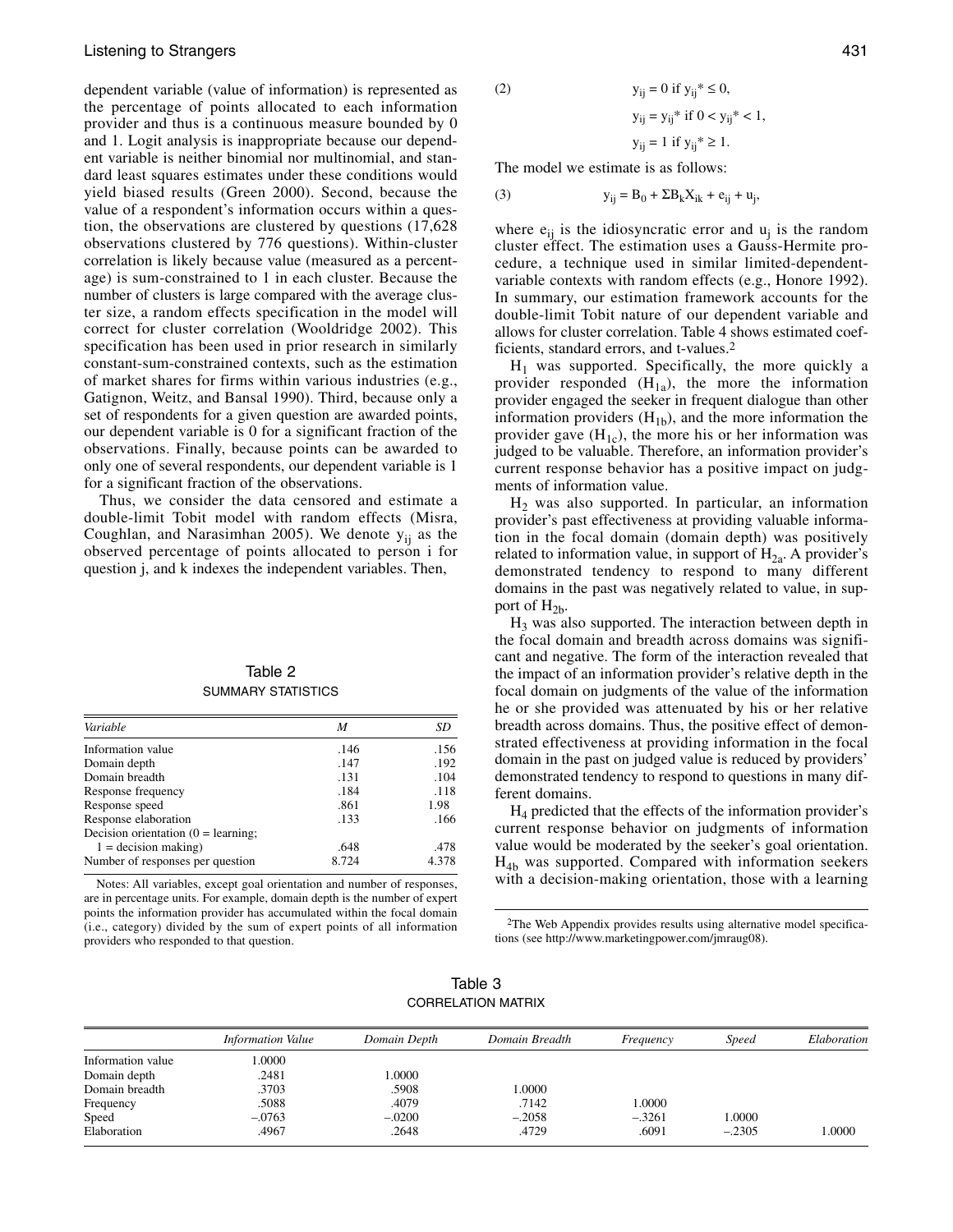| Table 4                           |
|-----------------------------------|
| DETERMINANTS OF INFORMATION VALUE |

|                                                                    | Coefficient | <b>SE</b> | t-Value |
|--------------------------------------------------------------------|-------------|-----------|---------|
| Constant                                                           | $.148*$     | .00597    | 24.82   |
| Domain depth                                                       | $.017*$     | .00287    | 5.85    |
| Domain breadth                                                     | $-.022*$    | .00314    | $-7.02$ |
| Domain depth $\times$ domain breadth                               | $-.004*$    | .00121    | $-2.92$ |
| Frequency                                                          | $.063*$     | .00364    | 17.25   |
| Speed                                                              | $.030*$     | .00217    | 13.49   |
| Elaboration                                                        | $.065*$     | .00242    | 26.91   |
| Decision orientation ( $0 =$ learning; 1 = decision making)        | $-.004$     | .00395    | $-1.00$ |
| Decision orientation $\times$ domain depth                         | $-.009*$    | .00362    | $-2.41$ |
| Decision orientation $\times$ domain breadth                       | $.019*$     | .00417    | 4.51    |
| Decision orientation $\times$ domain depth $\times$ domain breadth | .002        | .00161    | 1.12    |
| Decision orientation $\times$ frequency                            | $-.002$     | .00436    | $-.42$  |
| Decision orientation $\times$ speed                                | .002        | .00284    | .74     |
| Decision orientation $\times$ elaboration                          | $-.009*$    | .00317    | $-2.97$ |
| Number of responses                                                | $-.003*$    | .00060    | $-6.07$ |
| Rho                                                                | .032        | .00419    | 7.63    |
| Log-likelihood                                                     | $-1361.555$ |           |         |

 $*_{p}$  < .01.

Notes: Number of observations = 17,628; number of groups = 776. All coefficients and t-values are standardized. Speed, frequency, elaboration, domain depth, and domain breadth reflect the level of each variable for a given information provider relative to that of other information providers who responded to the same query.

orientation judged information to be more valuable as the relative amount of information the provider gave increased. However, in contrast to predictions in  $H_{4a}$  and  $H_{4c}$ , the effects of relative speed and frequency of response did not depended on the information seeker's goal orientation. Regardless of their goal orientation, seekers consistently judged information as more valuable the more quickly it was delivered and the more frequently the provider engaged the seeker in dialogue than other information providers.

We also found support for  $H<sub>5</sub>$ . The impact of information providers' past behaviors on judgments of information depended on the seeker's goal orientation. In support of  $H_{5a}$ , the relationship between depth in the focal domain and judgments of information value was stronger for seekers with a learning orientation than for those with a decisionmaking orientation. In support of  $H_{5b}$ , the relationship between breadth across domains and judgments of information value was stronger for seekers with a decision-making orientation than for those with a learning orientation.

### *DISCUSSION*

### *Summary and Theoretical Implications*

Consumers and marketing managers who seek information often make judgments about the value of information they receive from people they have not met and do not know personally. Such contexts are increasingly prevalent as consumers and managers turn to the Web. How do people judge (1) who provides valuable information and (2) how valuable this information is relative to that provided by others? Although prior research sheds light on other issues associated with information search and the value of information, emphasis has focused on the characteristics of the information seeker, the characteristics of the information, and the characteristics of the information provider as factors that determine judgments of information value. No research has explicitly examined the role of current and past information provider behaviors in judgments of information value. Prior research has also focused on subjective or inferred measures of information value rather than objective measures of information value, such as the point allocations used here.

We argue that an information provider's current and past behavior may be used to assess information value in contexts such as those we described previously. Using an objective measure of judgments of information value, we find that the more rapid the provider's response, the more information he or she provides, and the more he or she engages the seeker in frequent dialogue (compared with other providers who answer the same query), the more valuable the information is judged to be. Theoretically, each dimension of the information provider's current behavior is important because each contributes independently to judgments of information value. Equally important, each dimension is actionable for marketing managers who must provide information to current or prospective customers.

In addition, information seekers' goal orientations moderate the effects of information providers' current behavior on judgments of information value. The relative amount of information the providers give appears to be particularly important for seekers with a learning orientation (versus a decision-making orientation) because more elaborate responses may facilitate the development of new knowledge structures. Although we anticipated that rapid and frequent responses would have a greater effect on judgments of information value for people with a decision-making orientation, we observed that both were positively associated with judgments of value regardless of the information seeker's goal orientation. In retrospect, this is perhaps not surprising. Although learners and decision makers have different goals, both may want to achieve their goals as quickly as possible. Similarly, frequent responses may also help those with a learning orientation and those with a decision-making orientation, but in different ways. Fre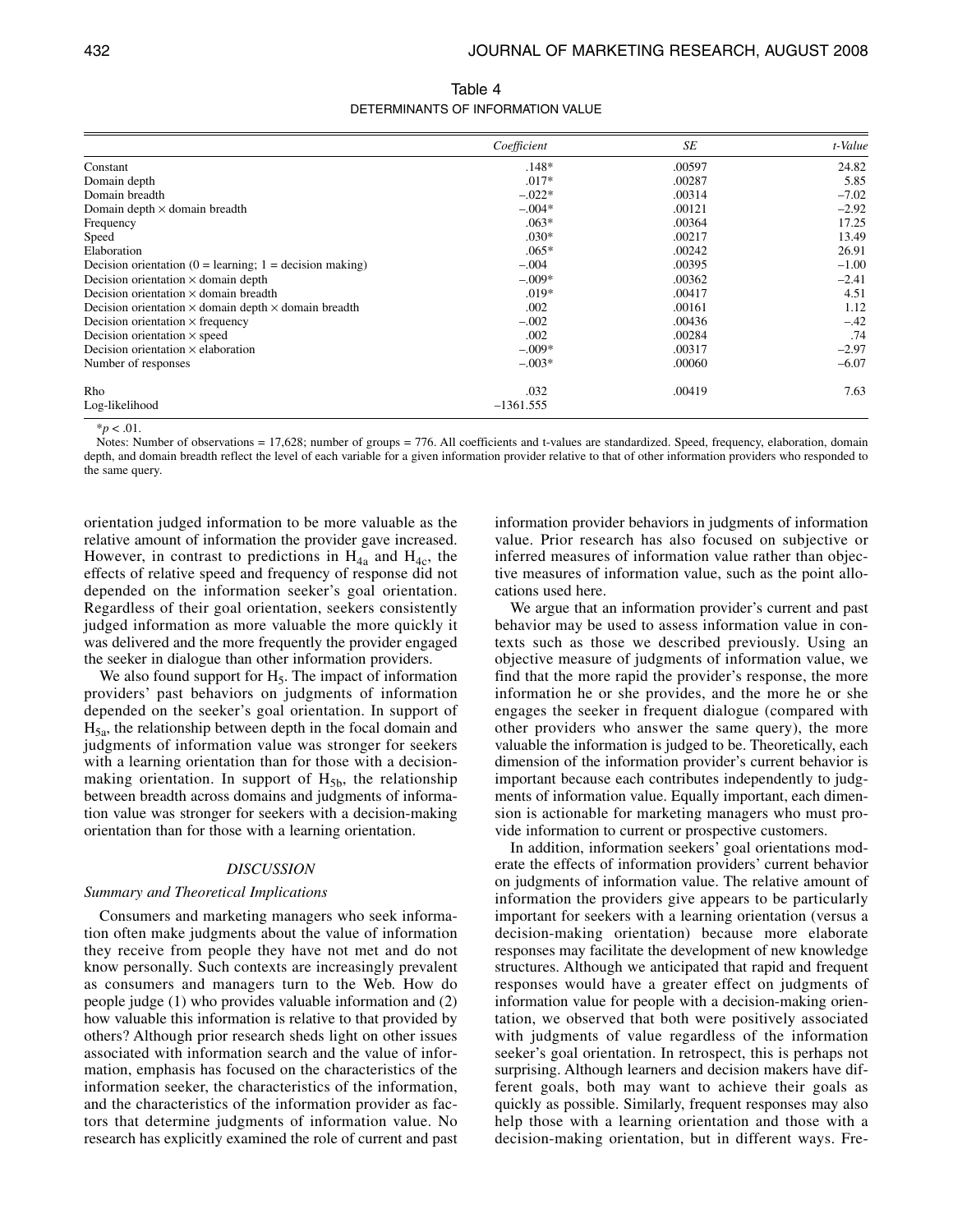quent responses may help those with a learning orientation clarify what they learn, and frequent responses may help those with a decision-making orientation ensure that decision-making risks are minimized by asking and having answers to follow-up questions.

In terms of information providers' past behavior, our results show that a demonstrated past effectiveness at providing information in the focal domain (domain depth) and a demonstrated past tendency to respond to many different domains (domain breadth) can have different effects on judgments of the value of information. For most queries, information from someone with greater relative domain depth is associated with judgments of better information value, whereas relative domain breadth has a negative impact on value judgments. Notably, although relative domain breadth can attenuate the impact of relative domain depth, the effect of these two dimensions of prior behavior depends on goal orientation. Domain depth is more important for those with a learning orientation, whereas domain breadth is more important for those with a decision-making orientation. These differing effects underscore the importance of articulating these two dimensions of information providers' past behavior and understanding how they are related to information seekers' goal orientations.

# *Managerial Implications*

Our results suggest that it is critical for marketers (as providers of information) to discern whether potential customers have a learning or a decision-making goal. Although the three dimensions of current response behavior are each associated with positive information value, our results suggest that there are varying impacts of each on value judgments. For example, large amounts of information are more important for seekers with a learning orientation than for those with a decision-making orientation. Similarly, although domain breadth is relevant for seekers with a decision-making orientation, it may have less influence among seekers with a learning orientation. For example, a client with a learning goal who seeks advice on sales force automation may actually judge the information as less valuable if the consulting firm also discloses that it is experienced in shop floor design. Alternatively, a chief executive officer with a decision-making orientation who seeks information to decide between different sales force automation packages may prefer information from a consulting firm with a wide range of clients over information from a more specialized firm. These results imply that marketers may first want to identify whether the information seeker's goal orientation is learning or decision making before deploying information providers.

Importantly, these results suggest that information provider behavior should be viewed as an important component of an interactive communication strategy that involves decisions not only about information content and media but also about how to respond to individual customers. Making strategic choices about how to respond to customer inquiries and who such responses should come from is particularly relevant to current marketing environments in which communication is customer initiated (Achrol and Kotler 1999). These results also have implications for marketers who use the anonymity of the Web to engage in "promotional chat" by disguising their identities

in online forums (Mayzlin 2006) and the resultant consumer welfare implications of such practices.

#### *Limitations and Directions for Further Research*

Our empirical context involved a discussion forum that used points. Although the use of points is clearly not characteristic of many information-seeking contexts, the use of points here was opportune because it enabled an objective measure of judgments of information value. It might be argued that points incentivize information providers and thus increase the speed, elaboration, and frequency of responses. However, because these incentives were present for all information providers in this study, the presence of points should not systematically bias the results.

It might also be argued that the public nature of feedback on the value of information is not typical of informationseeking contexts. Although some information-seeking contexts provide public feedback (e.g., Amazon.com's posting of the number of seekers who found a particular review helpful), it is possible that these results do not generalize to nonpublic contexts. Although it is not immediately clear how nonpublic contexts would lead to different results, the issue is an empirical one worthy of further research. Another limitation is that the particular context we investigate uses nonmonetary rewards (points) versus monetary rewards. The use of monetary awards to incentive information providers may alter the results observed here.

Although our data set avoids problems such as retrospective biases linked to alternative approaches, such as surveys, it has other limitations. In particular, our naturalistic setting does not allow us to disentangle the behavior of the information provider from the information content he or she provides. Thus, it is difficult to know whether judgments of information value are affected by current and past behaviors alone or by some combination of these factors with the actual quality of information provided. Disentangling information quality from current and past behavior could be addressed in further research by controlling for or manipulating information quality independently of provider behavior, perhaps experimentally. In addition, our data do not indicate whether information judged to be valuable was actually used (i.e., whether information seekers were actually influenced by the advice they received). However, a posttest conducted on 251 respondents indicated a significant relationship between information value and intentions to use this information ( $r = .58$ ,  $p < .001$ ).

In addition, our analysis focused on the behavioral cues available in our data set. Although we show that information providers' current and past behaviors affect perceived information value, it is likely that nonbehavioral cues are also used to judge information value. To the extent that cues such as information provider trust (Smith 2002), credibility (Mayzlin 2006), motivation for participation (Hennig-Thurau et al. 2004), similarity, personality (Toder Alon 2005), or passion (Chevalier and Mayzlin 2006) can be assessed either directly through online profiles or indirectly through their communication, they are likely to be used along with the behavioral cues examined here in assessments of information value. Further research could examine the relative importance of behavioral and nonbehavioral cues in online and traditional environments.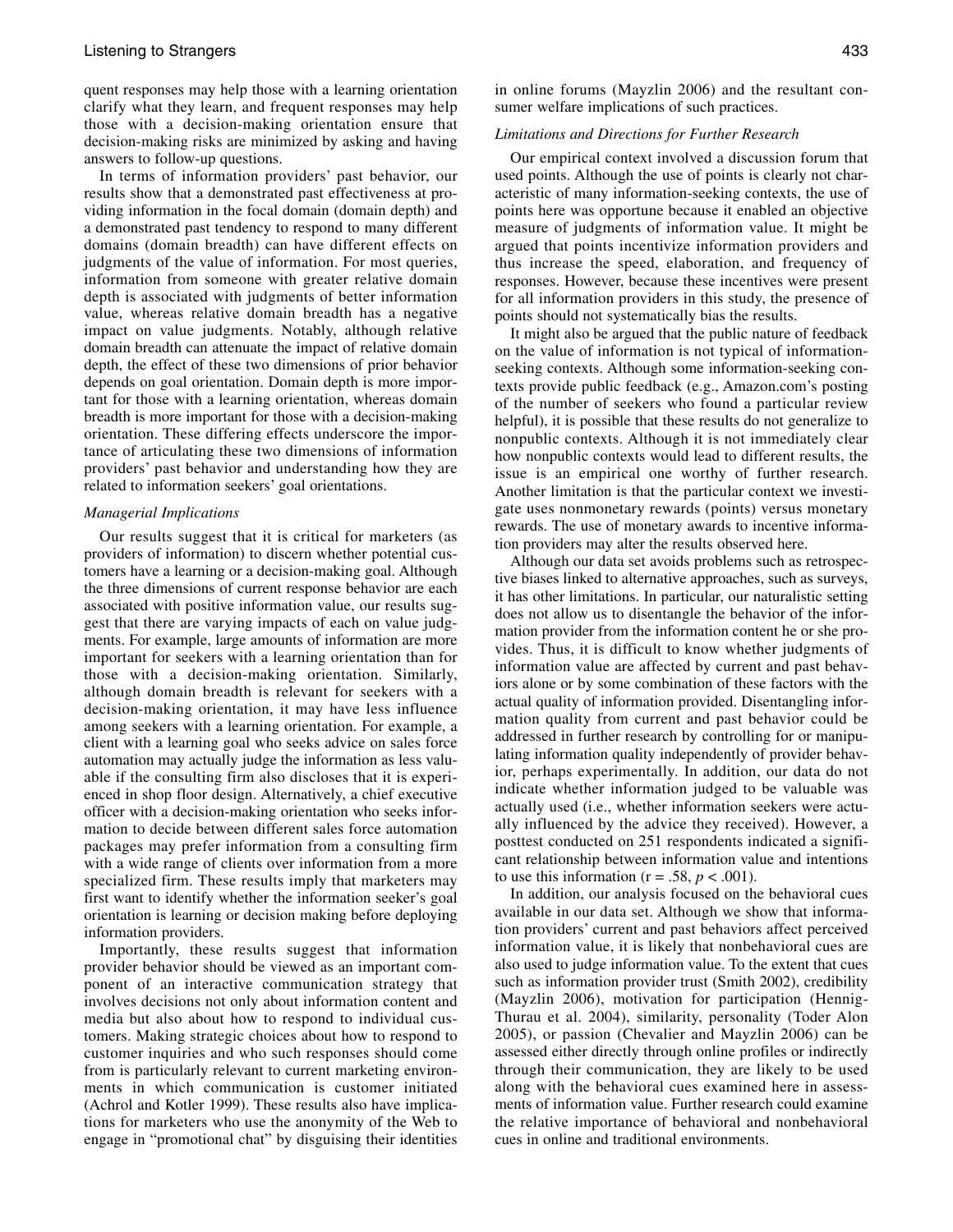The impact of current and past behaviors on value judgments may also depend on a host of moderating factors we do not examine here. Although we examine one characteristic of the information seekers (their goal orientation), the impact of provider behavior on value judgments may depend on whether seekers (1) have considerable versus limited confidence, (2) are high versus low in attention to social comparison information, (3) are high versus low in risk aversion, or (4) need information on an urgent versus nonurgent basis. Other factors that affect the credibility of information providers include their trustworthiness and likeability (Petty, Cacioppo, and Goldman 1981; White 2005) and whether the information is provided by a marketer rather than an unbiased third-party information provider (Mayzlin 2006). Moreover, although we examined the value of information in terms of its usefulness, it is undoubtedly a broad construct with several dimensions, such as veracity, scarcity, and synchronicity, all of which could be investigated in further research.

# Appendix SAMPLE QUERIES

|                |                                                                                                                                                                                                                                                                                                                                                                                                                                                                                                                                                                                                                                                                                                                                                                                                | Goal               |
|----------------|------------------------------------------------------------------------------------------------------------------------------------------------------------------------------------------------------------------------------------------------------------------------------------------------------------------------------------------------------------------------------------------------------------------------------------------------------------------------------------------------------------------------------------------------------------------------------------------------------------------------------------------------------------------------------------------------------------------------------------------------------------------------------------------------|--------------------|
|                | <b>Ouestion</b>                                                                                                                                                                                                                                                                                                                                                                                                                                                                                                                                                                                                                                                                                                                                                                                | Orientation        |
| 1              | Our client has created an acronym for this new<br>service process that sounds like a man's name<br>(e.g., think of United Airlines new low-cost divi-<br>sion, TED). Our client wants to personify their<br>new service (i.e., we'll brand to this name and pro-<br>mote the acronym as if it is a real person). Think<br>of this as if United created a TED character who<br>would serve as spokesperson for the airline or who<br>would be the "universal pilot" Is personifying a<br>service process a smart strategy? My concern is<br>that it may be too "cutesy" for senior-level execu-<br>tives to whom the promotional messages will be<br>targeted. Then again, it may be more memorable.<br>I'd look forward to your suggestions. Feel free to<br>rip the strategy to pieces!—David | Decision<br>making |
| $\overline{c}$ | Being inexperienced I would like to have step-by-<br>step guidance on how to perform a profitability<br>analysis. I would like to understand the elements<br>of profitability analysis and how to calculate prof-<br>itability for service network of a two-wheeler<br>company.                                                                                                                                                                                                                                                                                                                                                                                                                                                                                                                | Learning           |
| 3              | Recently, I was assigned to market lab tests in the<br>area of genetics (premarried tests, chromosomal<br>disconfigurations); there was no growth in lab<br>sales since it is founded four years ago. Marketing<br>budget is limited; sales forecast is less than it<br>should be. The concept is new, so what is your<br>advice and strategies to be adapted?                                                                                                                                                                                                                                                                                                                                                                                                                                 | Decision<br>making |
| 4              | I need to know the difference between sales and<br>marketing—the main component of them.                                                                                                                                                                                                                                                                                                                                                                                                                                                                                                                                                                                                                                                                                                       | Learning           |

#### REFERENCES

- Achrol, Ravi S. and Philip Kotler (1999), "Marketing in the Network Economy," *Journal of Marketing*, 63 (October), 146–63.
- Adaval, Rashmi and Kent B. Monroe (2002), "Automatic Construction and Use of Contextual Information for Product and Price Evaluations," *Journal of Consumer Research*, 28 (March), 572–88.
- Alba, Joseph W. and J. Wesley Hutchinson (1987), "Dimensions of Consumer Expertise," *Journal of Consumer Research*, 13 (March), 411–54.
- Axelrod, Robert (1984), *The Evolution of Cooperation*. New York: Basic Books.
- Boneva, Bonka, Robert Kraut, and David Frohlich (2001), "Using E-Mail for Personal Relationships: The Difference Gender Makes," *American Behavioral Scientist*, 45 (November), 530–49.
- Brucks, Merrie (1985), "The Effects of Product Class Knowledge on Information Search Behavior," *Journal of Consumer Research*, 12 (June), 1–16.
- Carlson, John R. and Robert W. Zmud (1999), "Channel Expansion Theory and the Experiential Nature of Media Richness Perceptions," *Academy of Management Journal*, 42 (April), 153–70.
- Chevalier, Judith A. and Dina Mayzlin (2006), "The Effect of Word of Mouth on Sales: Online Book Reviews," *Journal of Marketing Research,* 43 (August), 345–54.
- Daft, Richard L. and Robert H. Lengel (1984), "Information Richness: A New Approach to Manager Information Processing and Organization Design," in *Research in Organization Behavior*, Vol. 6, Barry Staw and L.L. Cummings, eds. Greenwich, CT: JAI Press, 191–233.
- ——— and ——— (1986), "Organizational Information Requirements, Media Richness and Structural Design," *Management Science*, 32 (May), 554–71.
- Dawes, Robyn M. (1970), "Information Theory," in *Mathematical Psychology*, Clyde H. Coombs, Robyn M. Dawes, and Amos Tversky, eds. Englewood Cliffs, NJ: Prentice Hall, 307–350.
- Dellarocas, Chrysanthos, Xiaoquan (Michael) Zhang, and Neveen F. Awad (2007), "Exploring the Value of Online Product Reviews in Forecasting Sales: The Case of Motion Pictures," *Journal of Interactive Marketing*, 21 (Autumn), 23–45.
- DeShon, Richard P. and Jennifer Z. Gillespie (2005), "A Motivated Action Theory Account of Goal Orientation," *Journal of Applied Psychology*, 90 (6), 1096–1127.
- Dwyer, Paul (2007), "Measuring the Value of Electronic Word of Mouth and Its Impact in Consumer Communities," *Journal of Interactive Marketing*, 21 (Spring), 63–79.
- Elliot, Andrew J. and Marcy A. Church (1997), "A Hierarchical Model of Approach and Avoidance Achievement Motivation," *Journal of Personality and Social Psychology*, 72 (1), 218–32.
- Garner, Wendell R. (1962), *Uncertainty and Structure as Psychological Concepts*. New York: John Wiley & Sons.
- Gatignon, Hubert, Barton Weitz, and Pradeep Bansal (1990), "Brand Introduction Strategies and Competitive Environments," *Journal of Marketing Research*, 27 (November), 390–401.
- Gensch, Dennis H. and Ehsan S. Soofi (1995), "Information-Theoretic Estimation of Individual Consideration Set," *International Journal of Research in Marketing*, 12 (May), 25–38.
- Gershoff, Andrew D., Susan M. Broniarczyk, and Patricia M. West (2001), "Recommendation or Evaluation? Task Sensitivity in Information Source Selection," *Journal of Consumer Research*, 28 (December), 418–38.
- Glazer, Rashi (1984), "Multiattribute Perceptual Bias as Revealing of Preference Structure," *Journal of Consumer Research*, 11 (June), 510–21.
- Godes, David and Dina Mayzlin (2004), "Using Online Conversations to Study Word-of-Mouth Communication," *Marketing Science*, 23 (4), 545–60.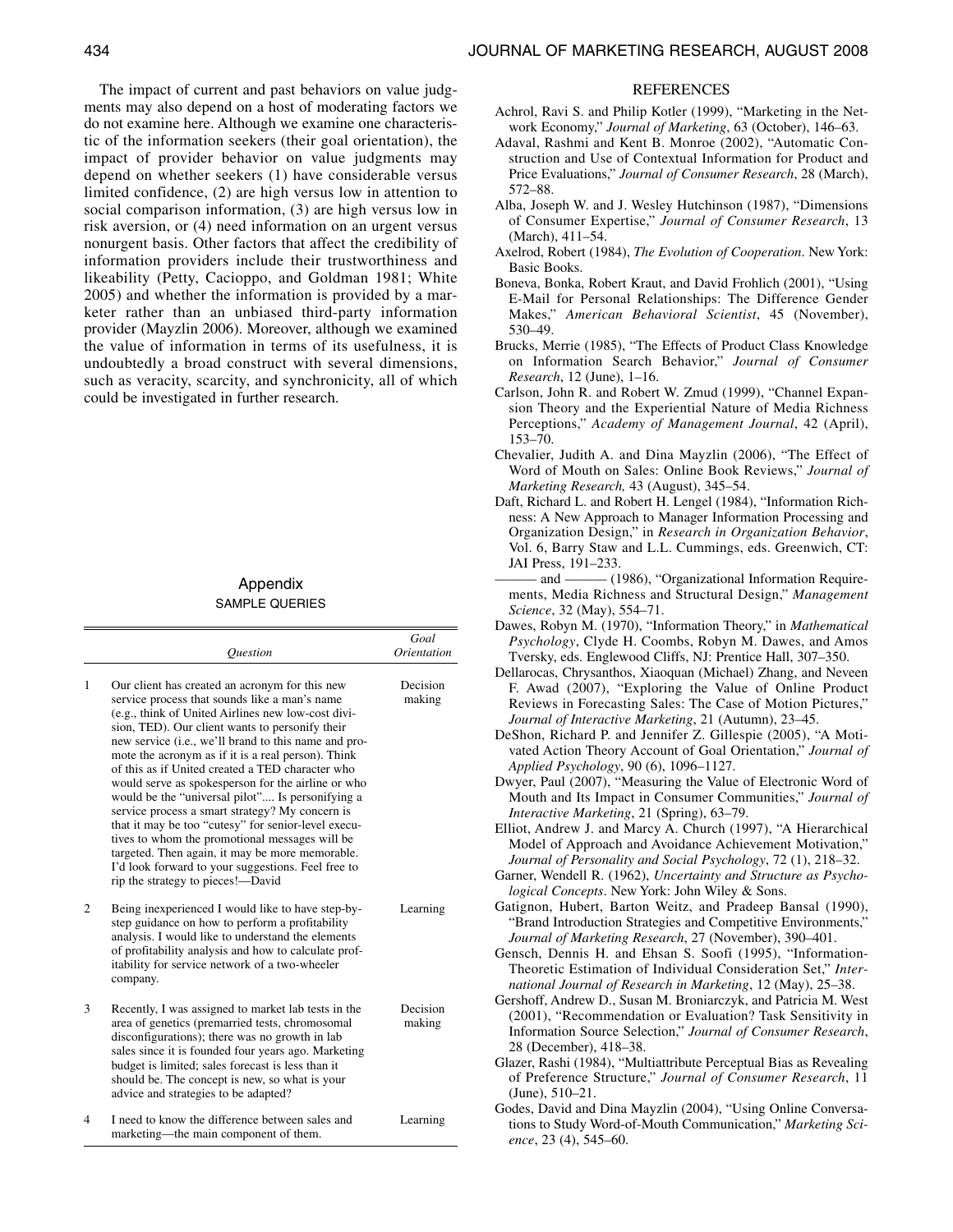- Green, William H. (2000), *Econometric Analysis*. Upper Saddle River, NJ: Prentice Hall.
- Gregorian, Vartan (2004), "Colleges Must Reconstruct the Unity of Knowledge," *Chronicle of Higher Education*, 50 (June 4), B12–B14.
- Haas, R. Glenn (1981), "The Effects of Source Characteristics on Cognitive Responses and Persuasion," in *Cognitive Responses in Persuasion*, Richard E. Petty, Thomas S. Ostrom, and Timothy C. Brock, eds. Hillsdale, NJ: Lawrence Erlbaum Associates, 141–72.
- Hauser, John R., Glen L. Urban, and Bruce Weinberg (1993), "How Consumers Allocate Their Time When Searching for Information," *Journal of Marketing Research*, 30 (November), 452–66.
- Hennig-Thurau, Thorsten, Kevin P. Gwinner, Gianfranco Walsh, and Dwayne D. Gremler (2004), "Electronic Word-of-Mouth via Consumer-Opinion Platforms: What Motivates Consumers to Articulate Themselves on the Internet?" *Journal of Interactive Marketing*, 18 (1), 38–54.
- Herniter, Jerome D. (1973), "An Entropy Model of Brand Purchase Behavior," *Journal of Marketing Research*, 10 (November), 361–75.
- Herr, Paul M., Frank R. Kardes, and John Kim (1991), "Effects of Word-of-Mouth and Product-Attribute Information on Persuasion: An Accessibility-Diagnosticity Perspective," *Journal of Consumer Research*, 17 (March), 454–62.
- Hirschfeld, Lawrence A. and Susan A. Gelman, eds. (1994), *Mapping the Mind: Domain Specificity in Cognition and Culture*. New York: Cambridge University Press.
- Hoch, Stephen J. and John Deighton (1989), "Managing What Consumers Learn from Experience," *Journal of Marketing*, 53 (April), 1–20.
- Honore, Bo E. (1992), "Trimmed LAD and Least Squares Estimation of Truncated and Censored Regression Models with Fixed Effects," *Econometrica*, 60 (May), 533–65.
- Jaillet, Helene F. (2003), "Web Metrics: Measuring Patterns in Online Shopping," *Journal of Consumer Behaviour*, 2 (June), 369–81.
- Jervis, Robert (2002), "Politics, Political Science, and Specialization," *PS: Politics and Political Science*, 35 (2), 187–89.
- Johnson, Eric, Wendy Moe, Peter Fader, Steven Bellman, and Gerald L. Lohse (2004), "On the Depth and Dynamics of Online Search Behavior," *Management Science*, 50 (March), 299–308.
- Kahn, Barbara E. (1995), "Consumer Variety-Seeking Among Goods and Services: An Integrative Review," *Journal of Retailing and Consumer Services*, 2 (3), 139–48.
- Kirmani, Amna and Hans Baumgartner (2000), "Reference Points Used in Quality and Value Judgements," *Marketing Letters*, 11 (November), 299–310.
- Klein, Lisa R. and Gary T. Ford (2003), "Consumer Search for Information in the Digital Age: An Empirical Study of Prepurchase Search for Automobiles," *Journal of Interactive Marketing*, 17 (Summer), 29–49.
- Kohli, Ajay K., Tasadduq A. Shervani, and Goutam N. Challagalla (1998), "Learning and Performance Orientation of Salespeople: The Role of Supervisors," *Journal of Marketing Research*, 35 (May), 263–74.
- Lewis, Carmen L., Glenda C. Wickstrom, Maria M. Kolar, Thomas C. Keyserling, Bryan A. Bognar, Connie T. Dupre, and Juliana Hayden (2000), "Patient Preferences for Care by General Internists and Specialists in the Ambulatory Setting," *General Internal Medicine*, 15 (February), 75–83.
- Li, Zinxin (2005), "Strategic Implications of Online Word of Mouth," doctoral dissertation, the Wharton School, University of Pennsylvania.
- Loken, Barbara and James Ward (1990), "Alternative Approaches to Understanding the Determinants of Typicality," *Journal of Consumer Research*, 17 (September), 111–26.
- Lurie, Nicholas (2004), "Decision Making in Information-Rich Environments: The Role of Information Structure," *Journal of Consumer Research*, 30 (March), 473–86.
- Mayzlin, Dina (2006), "Promotional Chat on the Internet," *Marketing Science*, 25 (2), 155–63.
- Melnik, Mikhail I. and James Alm (2005), "Seller Reputation, Information Signals, and Prices for Heterogeneous Coins on EBay," *Southern Economic Journal*, 72 (2), 305–328.
- Misra, Sanjog, Anne T. Coughlan, and Chakravarthi Narasimhan (2005), "Salesforce Compensation: An Analytical and Empirical Examination of the Agency Theoretic Approach," *Quantitative Marketing and Economics*, 3 (March), 5–39.
- Mitchell, Andrew A. and Peter A. Dacin (1996), "The Assessment of Alternative Measures of Consumer Expertise," *Journal of Consumer Research*, 23 (December), 219–39.
- Mizerski, Richard W. (1982), "An Attribution Explanation of the Disproportionate Influence of Unfavorable Information," *Journal of Consumer Research*, 9 (December), 301–310.
- Moe, Wendy W. and Peter S. Fader (2004), "Dynamic Conversion Behavior at E-Commerce Sites," *Management Science*, 50 (March), 326–35.
- Moorthy, Sridhar, Brian T. Ratchford, and Debabrata Talukdar (1997), "Consumer Information Search Revisited: Theory and Empirical Analysis," *Journal of Consumer Research*, 23 (March), 263–77.
- Perkins, W. Stevens and Ram C. Rao (1990), "The Role of Experience in Information Use and Decision Making by Marketing Managers," *Journal of Marketing Research*, 27 (February),  $1-10$ .
- Petty, Richard E., John T. Cacioppo, and Rachel Goldman (1981), "Personal Involvement as a Determinant of Argument-Based Persuasion," *Journal of Personality and Social Psychology*, 41 (November), 847–55.
- Ratchford, Brian T. (1982), "Cost-Benefit Models for Explaining Consumer Choice and Information Seeking Behavior," *Management Science*, 28 (February), 197–212.
- ———, Myung-Soo Lee, and Debabrata Talukdar (2003), "The Impact of the Internet on Information Search for Automobiles," *Journal of Marketing Research*, 40 (May), 193–209.
- $-$ , and  $-\cdots$  (2006), "Consumers' Use of the Internet in Search for Automobiles: Literature Review, a Conceptual Framework, and an Empirical Investigation," in *Review of Marketing Research*, Vol. 2, Naresh Malholtra, ed. Armonk, NY: M.E. Sharpe, 81–108.
- and Narasimhan Srinivasan (1993), "An Empirical Investigation of Returns to Search," *Marketing Science*, 12 (1), 73–87.
- Ratneshwar, S., Cornelia Pechmann, and Allan D. Shocker (1996), "Goal-Derived Categories and the Antecedents of Across-Category Consideration," *Journal of Consumer Research*, 23 (December), 240–50.
- Raub, Werner and Jeroen Weesie (1990), "Reputation and Efficiency in Social Interactions: An Example of Network Effects," *The American Journal of Sociology*, 96 (November), 626–54.
- Reuber, Rebecca (1997), "Management Experience and Management Expertise," *Decision Support Systems*, 21 (October), 51–60.
- Rosch, Eleanor, Carolyn B. Mervis, Wayne D. Gray, David M. Johnson, and Penny Boyes-Braem (1976), "Basic Objects in Natural Categories," *Cognitive Psychology*, 8 (July), 382–439.
- Shannon, Claude Elwood and Warren Weaver (1949), *The Mathematical Theory of Communication*. Urbana: University of Illinois Press.
- Simon, Herbert A. (1960), *The New Science of Management Decision*. New York: Harper and Row.
- Simons, Herbert W., Nancy Berkowitz, and R. John Moyer (1970), "Similarity, Credibility and Attitude Change: A Review and a Theory," *Psychological Bulletin*, 73 (January), 1–16.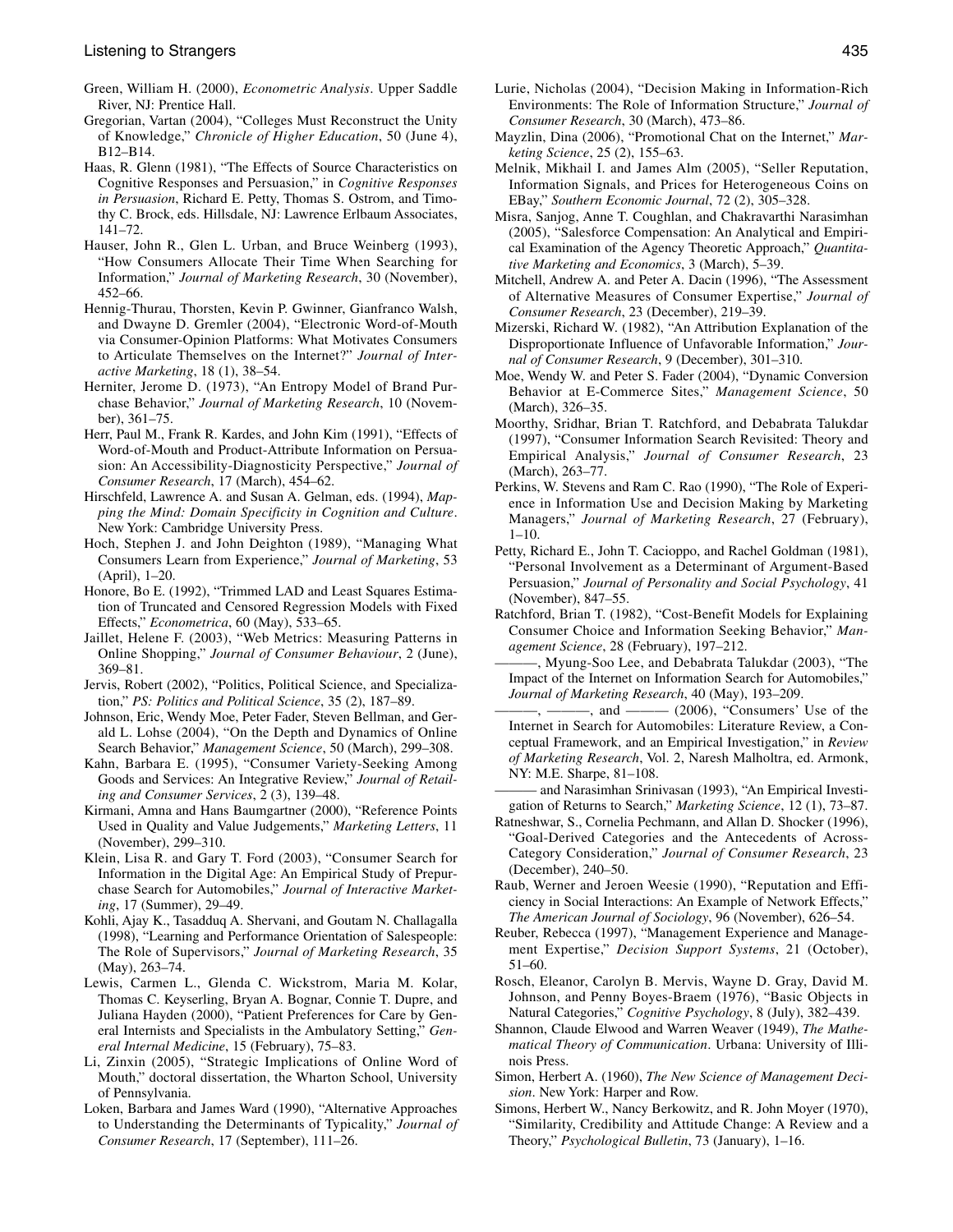- Skowronski, John J. and Donald E. Carlston (1987), "Social Judgment and Social Memory: The Role of Cue Diagnosticity in Negativity, Positivity and Extremity Judgments," *Journal of Personality and Social Psychology*, 52 (April), 689–99.
- Smith, Donnavieve Nicole (2002), "Trust Me, Would I Steer You Wrong? The Influence of Peer Recommendations Within Virtual Communities," doctoral dissertation, College of Business Administration, University of Illinois at Chicago.
- Sniezek, Janet A., Gunnar E. Schrah, and Reeshad S. Dalal (2004), "Improving Judgment with Prepaid Expert Advice," *Journal of Behavioral Decision Making*, 17 (3), 173–90.
- Srinivasan, Narasimhan and Brian T. Ratchford (1991), "An Empirical Test of a Model for External Search for Automobiles," *Journal of Consumer Research*, 18 (September), 233–42.
- Steckel, Joel H., Russell S. Winer, Randolph E. Bucklin, Benedict G.C. Dellaert, Xavier Drèze, Gerald Häubl, Sandy D. Jap, John D.C. Little, Tom Meyvis, Alan L. Montgomery, and Arvind Rangaswamy (2005), "Choice in Interactive Environments," *Marketing Letters*, 16 (3), 309–320.
- Sujan, Harish, Barton A. Weitz, and Nirmalya Kumar (1994), "Learning Orientation, Working Smart, and Effective Selling," *Journal of Marketing*, 58 (July), 39–52.
- Toder Alon, Anat (2005), "Rediscovering Word-of-Mouth: An Analysis of Word-of-Mouth Talk in the Context of Online Communities," doctoral dissertation, School of Management, Boston University.
- Weiss, Allen M., Erin Anderson, and Deborah J. MacInnnis (1999), "Reputation Management as a Motivation for Sales

Structure Decisions," *Journal of Marketing*, 63 (October), 74–89.

- West, Patricia M. (1996), "Predicting Preferences: An Examination of Agent Learning," *Journal of Consumer Research*, 23 (June), 68–80.
- and Susan M. Broniarczyk (1998), "Integrating Multiple Opinions: The Role of Aspiration Level on Consumer Response to Critic Consensus," *Journal of Consumer Research*, 25 (June), 38–51.
- White, Tiffany Barnett (2005), "Consumer Trust and Advice Acceptance: The Moderating Roles of Benevolence, Expertise, and Negative Emotions," *Journal of Consumer Psychology*, 15 (2), 141–48.
- Wilson, Robert (1985), "Reputations in Games and Markets," in *Game-Theoretic Models of Bargaining*, Alvin E. Roth, ed. New York: Cambridge University Press, 27–62.
- Wood, Wendy (2000), "Attitude Change: Persuasion and Social Influence," *Annual Review of Psychology*, 51 (February), 539–70.
- Woodside, Arch G. and William Davenport Jr. (1974), "The Effect of Salesman Similarity and Expertise on Consumer Purchasing Behavior," *Journal of Marketing Research*, 11 (May), 198–202.
- Wooldridge, Jeffrey M. (2002), *Econometric Analysis of Cross-Section and Panel Data*. Cambridge, MA: MIT Press.
- Zettelmeyer, Florian, Fiona Scott Morton, and Jorge Silva-Risso (2006), "How the Internet Lowers Prices: Evidence from Matched Survey and Automobile Transaction Data," *Journal of Marketing Research*, 43 (May), 168–81.